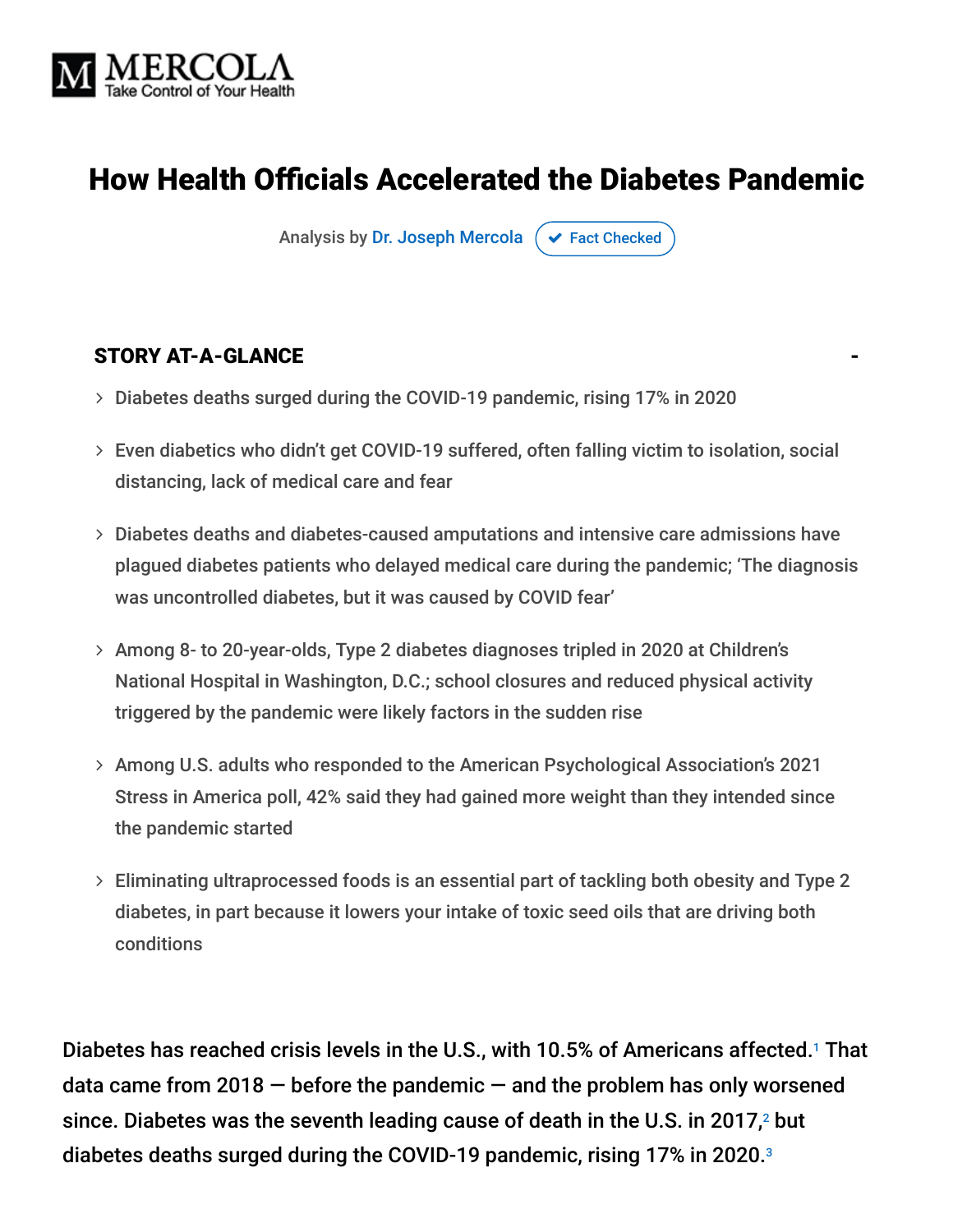While COVID-19 was a problem — 39.5% of COVID-19 deaths occurred among people with diabetes $4$  — even diabetics who didn't get COVID-19 suffered, often falling victim to isolation, social distancing, lack of medical care and fear, instead.

Younger people have been disproportionately affected, with diabetes deaths among 25 to 44-year-olds jumping 29% in 2020. Other deaths from everything, excluding COVID-19, rose 6% that year, $5$  highlighting the dismal public health failure that accelerated the diabetes pandemic.

# Medical System, Dietary Advice Failing People With Diabetes

Even prior to the pandemic, diabetes was on an alarming trajectory that saw hospitalization for hyperglycemic crises increase by 73% from 2009 to 2015. Diabetes deaths rose by 55% during that time. 6

Inactivity and poor diet are fueling the diabetes crisis, causing people to develop the condition at younger ages. Diets focused on ultraprocessed foods and fast foods are the root of the problem, as they're loaded with seed oils  $-$  misleadingly known as "vegetable oils" — that contain toxic oxidized omega-6 linoleic acid (LA) that accelerate metabolic dysfunction. 7

Yet, the American Diabetes Association continues to recommend seed oils like canola as "part of a healthy, balanced diet." $^{\rm s}$  Diabetes is a manageable  $-$  and often reversible  $$ condition, provided you make positive lifestyle changes and get proper medical care and advice.

However, many people are limited by their insurance plans as to which care providers they can see, and others forgo medical care entirely to avoid having to pay out-of-pocket costs. As it stands, diabetes treatment costs top \$230 billion a year in the U.S., yet the diabetes mortality rate is 42% higher than it is in 10 other industrialized countries. 9

"The focus in U.S. health care on treating crises over preventing them doesn't help, downplaying the importance of lifestyle changes that could lessen the severity of the disease," a Reuters investigation reported. "'Over and over again, the problem is worse in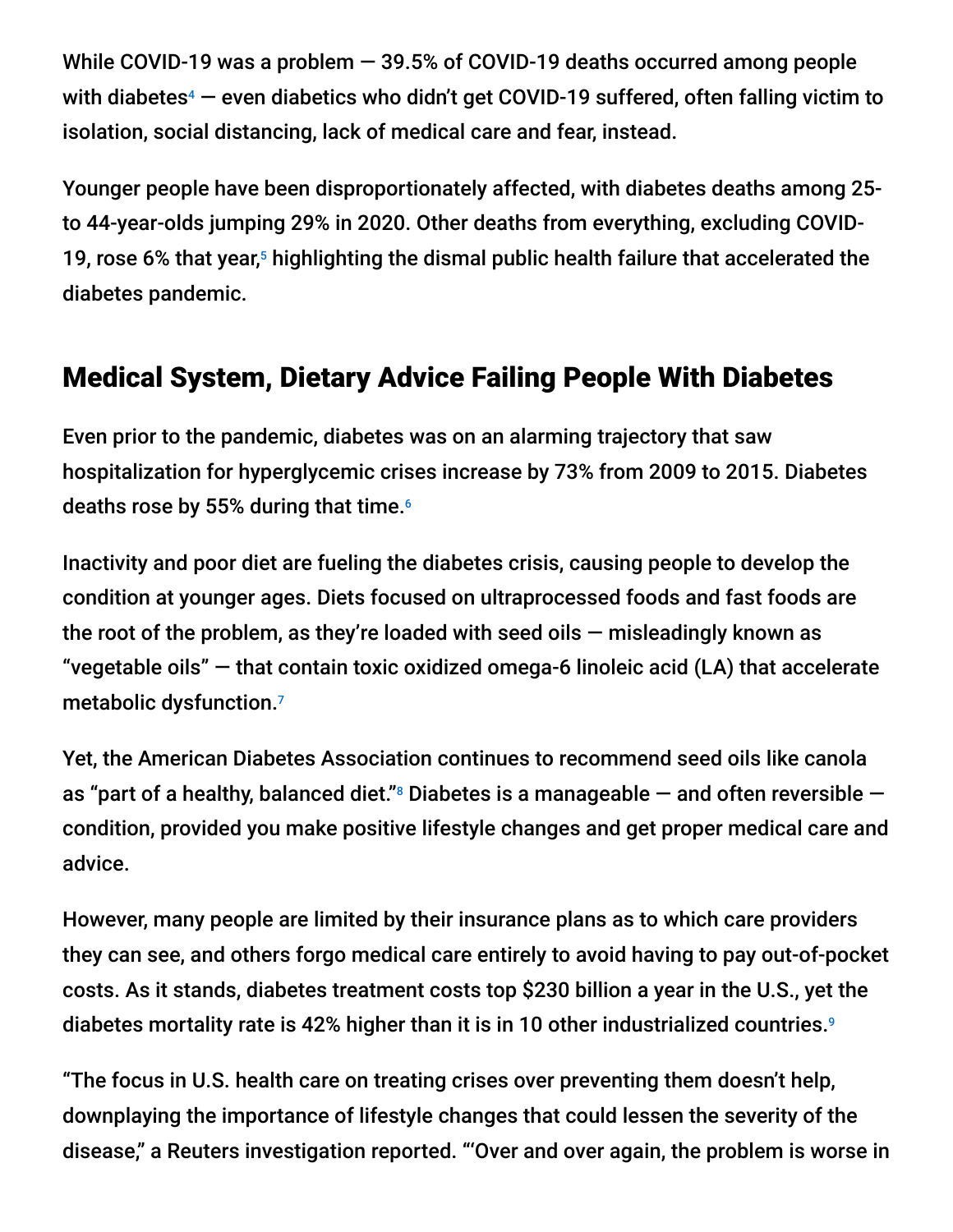young adults, and there isn't improvement in older adults,' Ed Gregg, a former CDC researcher, told Reuters. 'The magnitude of the increase has set us back 15 to 20 years.'"10

In fact, in 2020 only accidents and overdose deaths rose faster than diabetes deaths, which beat out Alzheimer's disease, flu and pneumonia, stroke, heart disease, kidney disease and cancer for the dubious title of fastest-rising deaths. 11

# Fearful of COVID, People Died of Diabetes Instead

The Reuters investigation follows the case of a 42-year-old woman whose death from complications of Type 2 diabetes during the pandemic was the result of isolation and fear. Locked down in her home, fearful of COVID-19, she ordered fast food and lost the motivation to eat better and exercise, and had difficulty getting adequate medical care.

Ultimately, "the isolation and the financial and logistical issues proved overwhelming."<sup>12</sup> In another case, a 68-year-old man with Type 2 diabetes had his leg amputated after avoiding medical care for a chronic sore out of fear of COVID-19.

These stories aren't unique. Sandra Arevalo, director of community and patient education at Montefiore Hospital in Nyack, New York, told Reuters that diabetes deaths, amputations and intensive care admissions had plagued several patients she knew of after they delayed medical care during the pandemic.

"The diagnosis was uncontrolled diabetes, but it was caused by COVID fear. COVID caused more damage than we realized," Arevalo said $^{13}$  Giuseppina Imperatore, with the CDC's Division of Diabetes Translation, also told Reuters that "the impact of the COVID pandemic on people with diabetes cannot be overstated." 14

# Diabetes Cases Tripled Among Youth in 2020

Young people are also suffering. Among 8- to 20-year-olds, Type 2 diabetes diagnoses tripled in 2020 at Children's National Hospital in Washington, D.C., and they're showing up sicker than they did in the past, with 23% affected by diabetic ketoacidosis,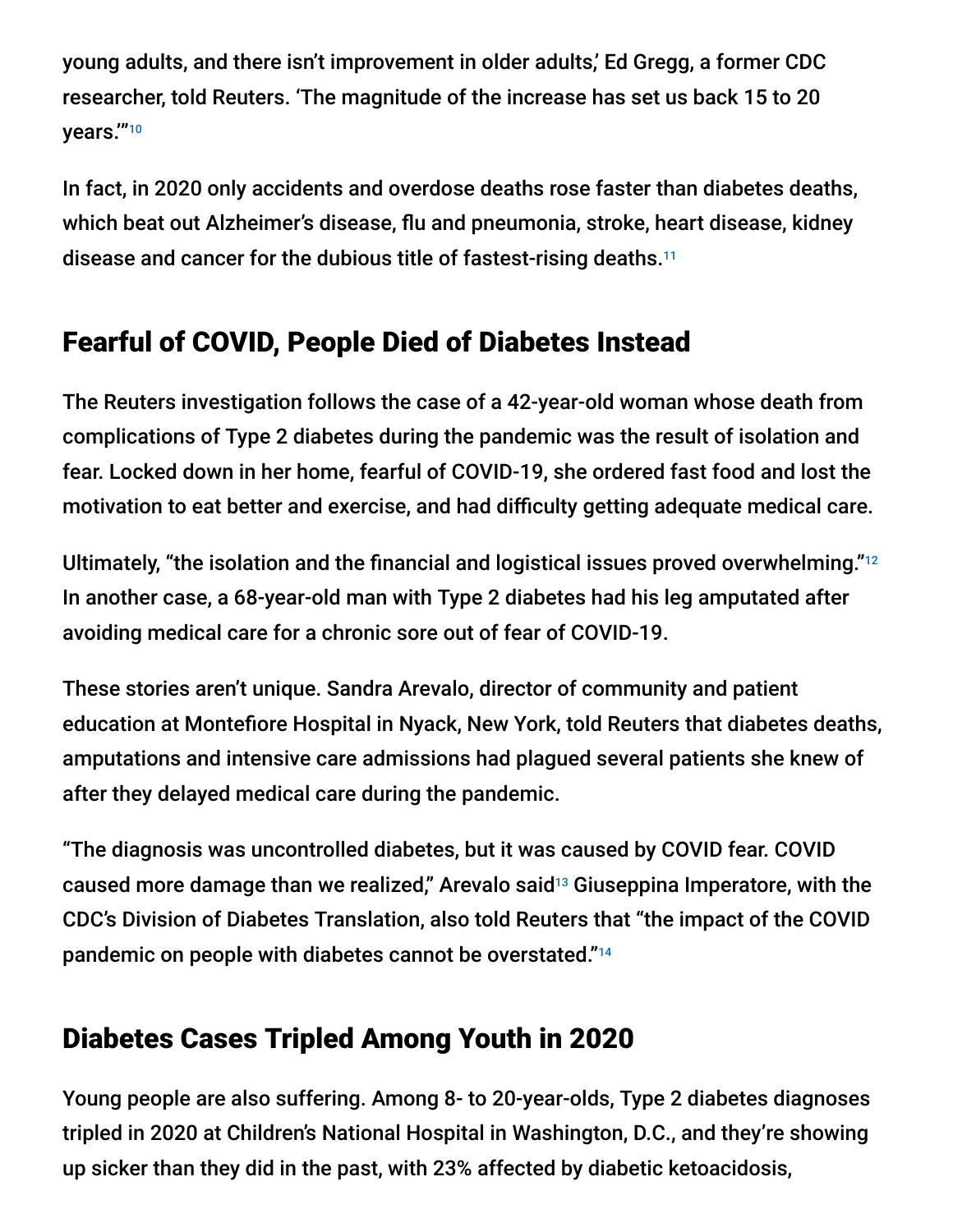compared to 4% in 2019.<sup>15</sup> School closures and reduced physical activity triggered by the pandemic were likely factors in the sudden rise.

"It was really pointing us to the indirect effect of social distancing," Dr. Brynn Marks, a pediatric endocrinologist at Children's National, told Reuters.<sup>16</sup> Weight gain has been another consequence, with significant increases in the rate of body mass index (BMI) change noted during the pandemic among 2- to 19-year-olds, according to the CDC. The CDC noted: 17

*"The COVID-19 pandemic led to school closures, disrupted routines, increased stress, and less opportunity for physical activity and proper nutrition, leading to weight gain among children and adolescents.*

*Among persons with overweight, moderate obesity, and severe obesity, pandemic rates of BMI increase more than doubled, compared with prepandemic rates … similar effects were observed for weight change … Compared with other age groups, children aged 6-11 years experienced the largest increase in their rate of BMI change … with a pandemic rate of change that was 2.50 times as high as the prepandemic rate."*

Translated into the resulting weight gain, the figures reveal that 22% of children and teens were obese in 2020,<sup>18</sup> up from 19% in 2019. Average annual weight gain among healthy weight children was 3.4 pounds prior to the pandemic, which rose to 5.4 pounds in 2020. Among children who were already obese, the acceleration was even greater.

For moderately obese children, expected annual weight gain rose from 6.5 pounds in 2019 to 12 pounds in 2020, while severely obese children's expected annual weight gain increased from 8.8 pounds to 14.6 pounds during the pandemic.

### The Pandemic Made Obesity Worse

Americans are also facing an obesity crisis, which goes hand in hand with the diabetes crisis. The latest figures from the CDC state that 42.4% of Americans were obese in 2017 to 2018, an increase from 30.5% in 1999 to 2000. 19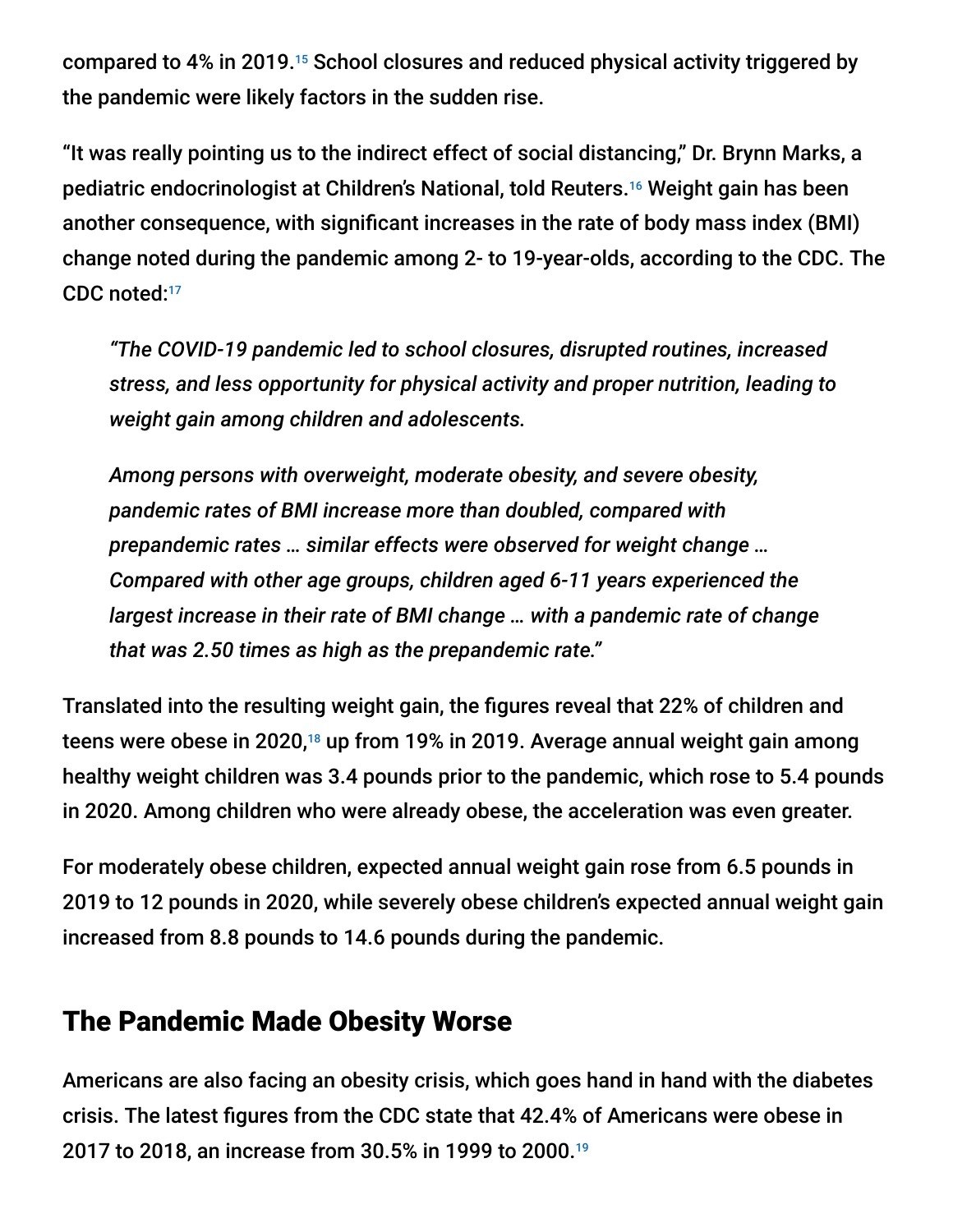The pandemic has made these numbers even worse, as 42% of U.S. adults who responded to the American Psychological Association's 2021 Stress in America poll said they had gained more weight than they intended since the pandemic started. $^{20}$ 

The average weight gain among this group was 29 pounds, with 10% stating they gained more than 50 pounds during the pandemic. $21$  The CDC also announced September 15, 2021, that the number of states with high obesity prevalence  $-$  defined as at least 35% of residents with obesity  $-$  has nearly doubled since 2018. $^{22}$ 

There are now 16 states where at least 35% of the residents are obese, up from nine states in 2018 and 12 in 2019. "These and other emerging data show that the COVID-19 pandemic changed eating habits, worsened levels of food insecurity, created obstacles to physical activity, and heightened stress, all exacerbating the decadeslong pattern of obesity in America," Trust for America's Health reported. 23

# Experts: 'Quarantine' From Ultraprocessed Foods

Eliminating ultraprocessed foods is an essential part of tackling both obesity and Type 2 diabetes, as it lowers your intake of toxic seed oils. Dr. Chris Knobbe, an ophthalmologist and the founder and president of the Cure AMD Foundation, explained the complex process behind seed oils' toxicity in his presentation at the ALLDOCS annual 2020 meeting: 24

*"Here's what excess omega-6 does in a westernized diet: induces nutrient deficiencies, causes a catastrophic lipid peroxidation cascade … This damages … a phospholipid called cardio lipid in the mitochondrial membranes. And this leads to electron transport chain failure … which causes mitochondrial failure and dysfunction.*

*And this leads first to reactive oxygen species, which feeds back into this peroxidation cascade.*

*So you're filling up your fat cells and your mitochondrial membranes with omega-6, and these are going to peroxidize because of the fact that they are*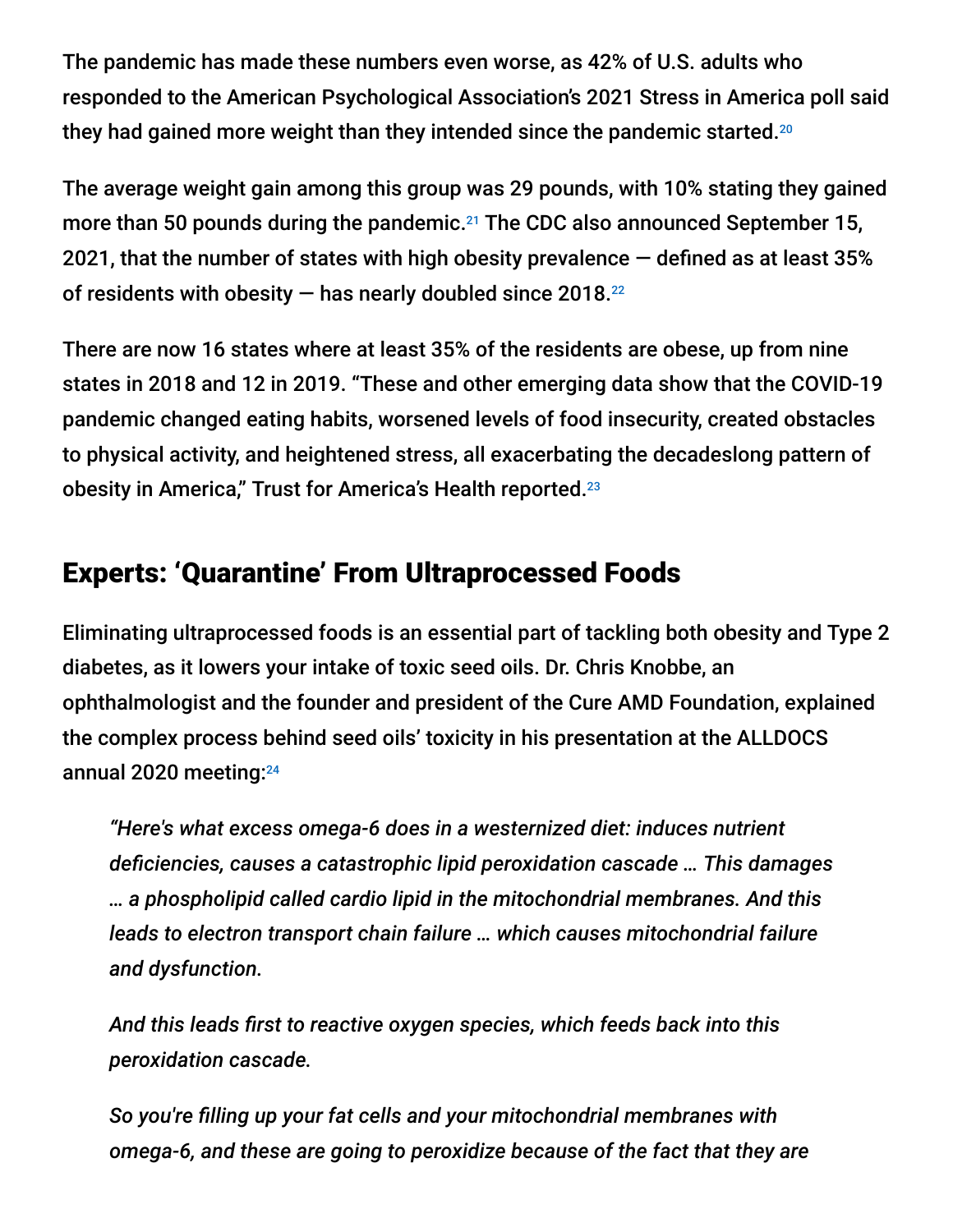*polyunsaturated … next thing that happens, insulin resistance, which leads to metabolic syndrome, Type 2 diabetes … Your mitochondria are failing to burn fat for fuel … this is a powerful mechanism for obesity."*

While the CDC and other health officials aren't sounding the alarm about the risks posed by ultraprocessed foods and other toxic exposures, the scientific community is taking note. As noted by a team of researchers in the journal Food and Chemical Toxicology, the role of toxic substance exposures, which includes ultraprocessed foods and poor diet, is underreported in the COVID-19 pandemic. 25

"In short, it is the pervasive, constant exposure to toxic stressors in our environment, in combination with genetic factors, that cause us to develop diseases that impair our immune systems and make us susceptible to serious COVID-19 infection," reported the Alliance for Natural Health. 26

As the researchers noted, this includes lifestyle factors such as inactivity, smoking, excessive alcohol consumption, poor diet including ultraprocessed foods and refined grains and chronic sleep deprivation — all factors that also affect your weight and risk of diabetes. 27

In order to protect the public, a "quarantine" from toxins like ultraprocessed foods, environmental chemicals and more would be far more effective than quarantining from one virus,<sup>28</sup> and for long-term pandemic prevention, the researchers believe, and I would strongly agree, that such toxicology-based approaches should be given priority over virology-based approaches. 29

## Healthy Lifestyle for Type 2 Diabetes Prevention

Many aspects of the COVID-19 pandemic response, from lockdowns to school closures, have worsened the already perilous diabetes and obesity epidemics, but you can take action to protect your health. In addition to eliminating ultraprocessed foods  $-$  including fast foods and most restaurant foods — from your diet, give intermittent fasting a try.